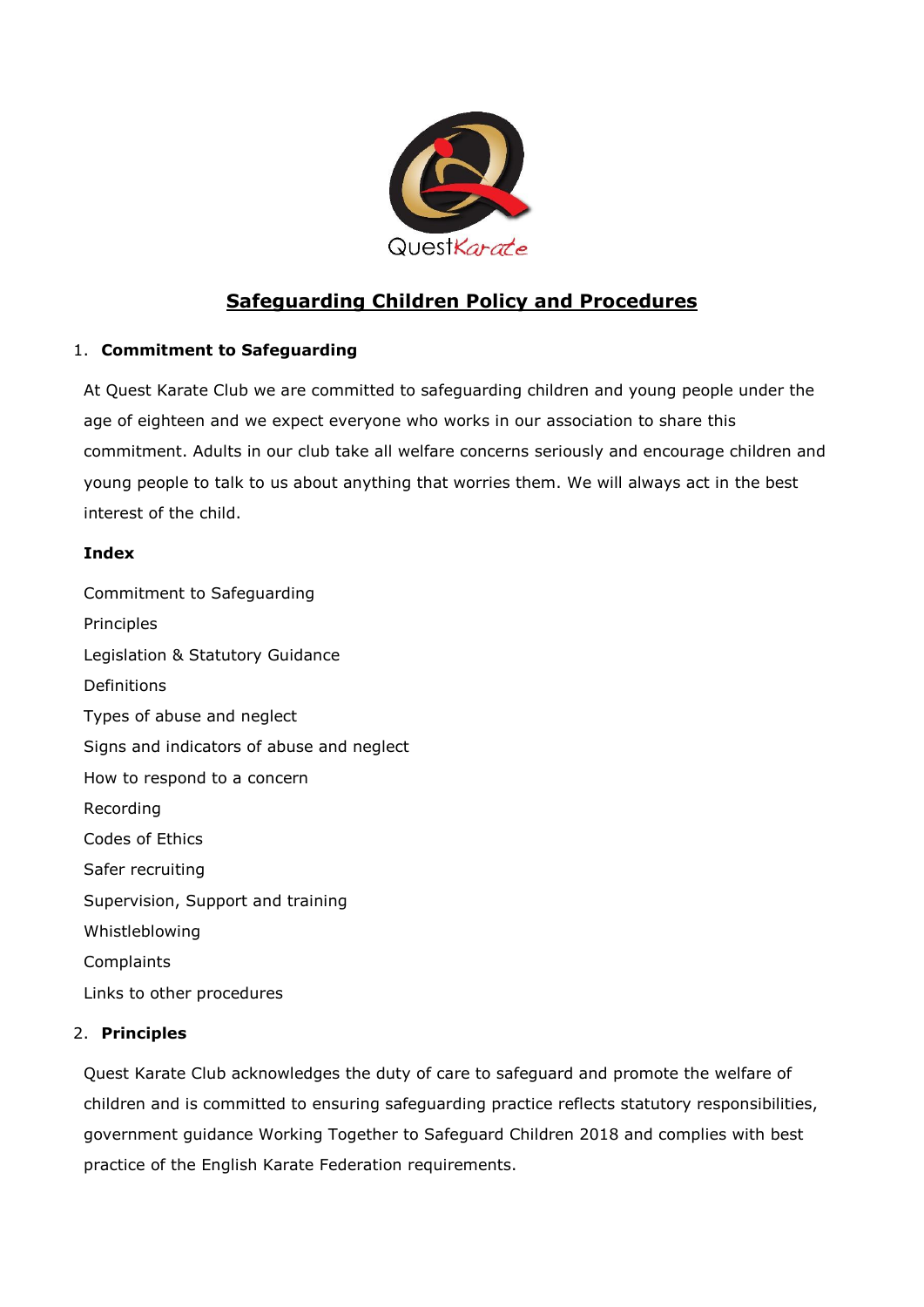The policy recognises that the welfare and interests of children are paramount in all circumstances. It aims to ensure that regardless of age, ability or disability, gender reassignment, race, religion or belief, sex or sexual orientation, socio-economic background, all children:

- have a positive and enjoyable experience in a safe and child centered environment.
- are protected from abuse whilst participating in activity organised within Quest Karate Club premises or outside.

Quest Karate Club acknowledges that some children, including disabled children and young people or those from ethnic minority communities, can be particularly vulnerable to abuse and we accept the responsibility to take reasonable and appropriate steps to ensure their welfare. As part of our safeguarding policy Quest Karate Club will;

- promote and prioritise the safety and wellbeing of children and young people.
- ensure everyone understands their roles and responsibilities in respect of safeguarding and is provided with appropriate learning opportunities to recognise, identify and respond to signs of abuse, neglect and other safeguarding concerns relating to children and young people.
- ensure appropriate action is taken in the event of incidents/concerns of abuse and support provided to the individual/s who raise or disclose the concern.
- ensure that confidential, detailed and accurate records of all safeguarding concerns are maintained and securely stored.
- prevent the employment/deployment of unsuitable individuals.
- ensure robust safeguarding arrangements and procedures are in operation.

The policy and procedures will be widely promoted and are mandatory for everyone involved in Quest Karate Club. Failure to comply with the policy and procedures will be addressed without delay and may ultimately result in dismissal/exclusion from the organisation.

### 3. **Legislation & Statutory Guidance**

- Human Rights Act 1998
- Children Act 1989
- Children Act 2004
- Working Together to Safeguard Children 2018
- Keeping Children Safe in Education 2018
- Sexual Offences Act 2003
- Data Protection Act 2018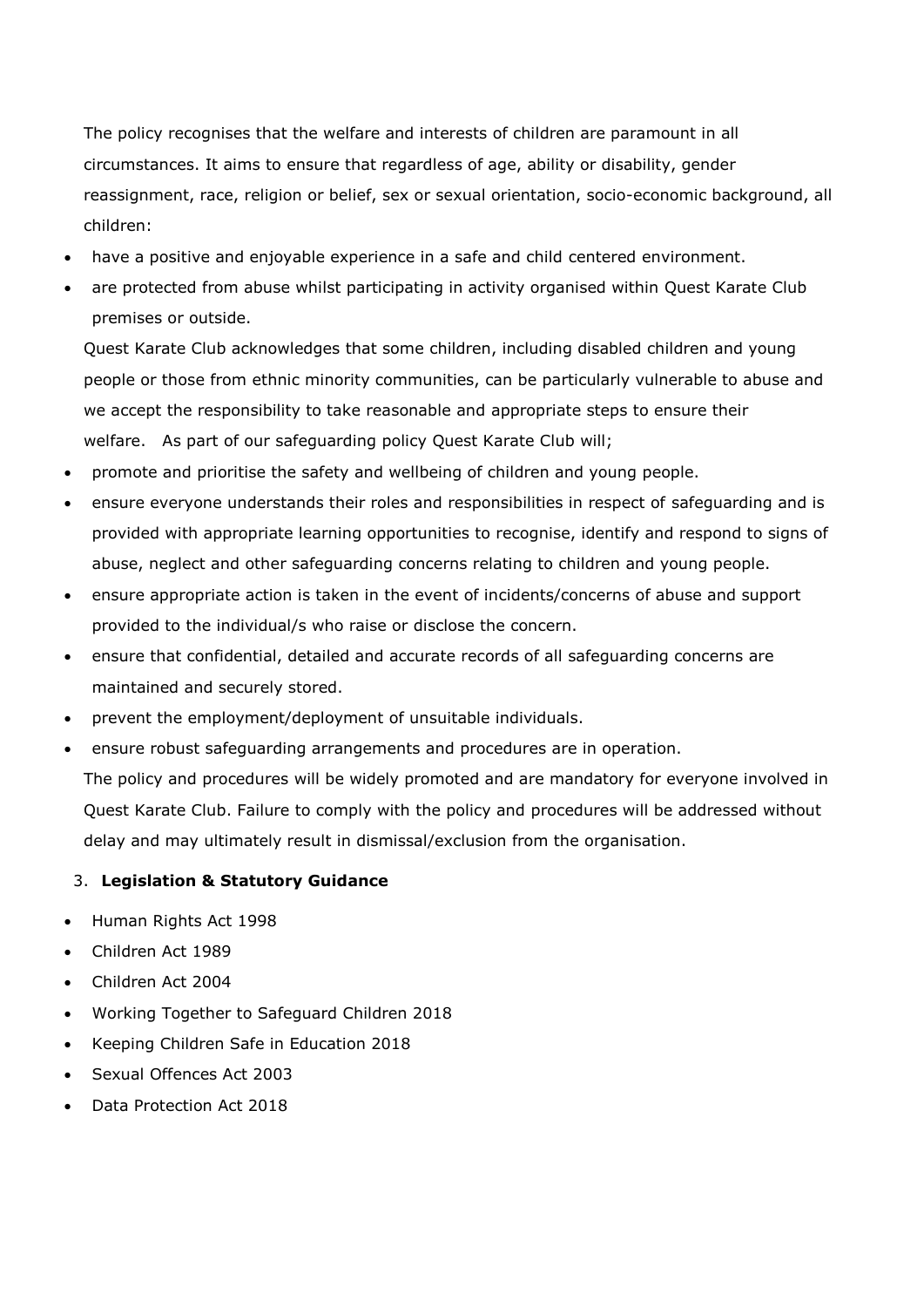#### 4. **Definitions**

In England, Northern Ireland and Wales a child is someone under the age of 18, whether living with their families, in state care, or living independently (Working Together to Safeguard Children 2018).

### 5. **Types of Abuse and Neglect (according to Keeping Children Safe in Education 2018)**

All Quest Karate Club staff and volunteers should be aware that abuse, neglect and safeguarding issues are rarely standalone events that can be covered by one definition or label. In most cases, multiple issues will overlap with one another.

#### **Abuse:**

A form of maltreatment of a child. Somebody may abuse or neglect a child by inflicting harm or by failing to act to prevent harm. Children may be abused in a family or in an institutional or community setting by those known to them or, more rarely, by others. Abuse can take place wholly online, or technology may be used to facilitate offline abuse. They may be abused by an adult or adults or by another child or children. 45.

### **Physical abuse:**

A form of abuse which may involve hitting, shaking, throwing, poisoning, burning or scalding, drowning, suffocating or otherwise causing physical harm to a child. Physical harm may also be caused when a parent or carer fabricates the symptoms of, or deliberately induces, illness in a child.

#### **Emotional abuse:**

The persistent emotional maltreatment of a child such as to cause severe and adverse effects on the child's emotional development. It may involve conveying to a child that they are worthless or unloved, inadequate, or valued only insofar as they meet the needs of another person. It may include not giving the child opportunities to express their views, deliberately silencing them or 'making fun' of what they say or how they communicate. It may feature age or developmentally inappropriate expectations being imposed on children. These may include interactions that are beyond a child's developmental capability as well as overprotection and limitation of exploration and learning or preventing the child from participating in normal social interaction. It may involve seeing or hearing the ill-treatment of another. It may involve serious bullying (including cyberbullying), causing children frequently to feel frightened or in danger, or the exploitation or corruption of children. Some level of emotional abuse is involved in all types of maltreatment of a child, although it may occur alone.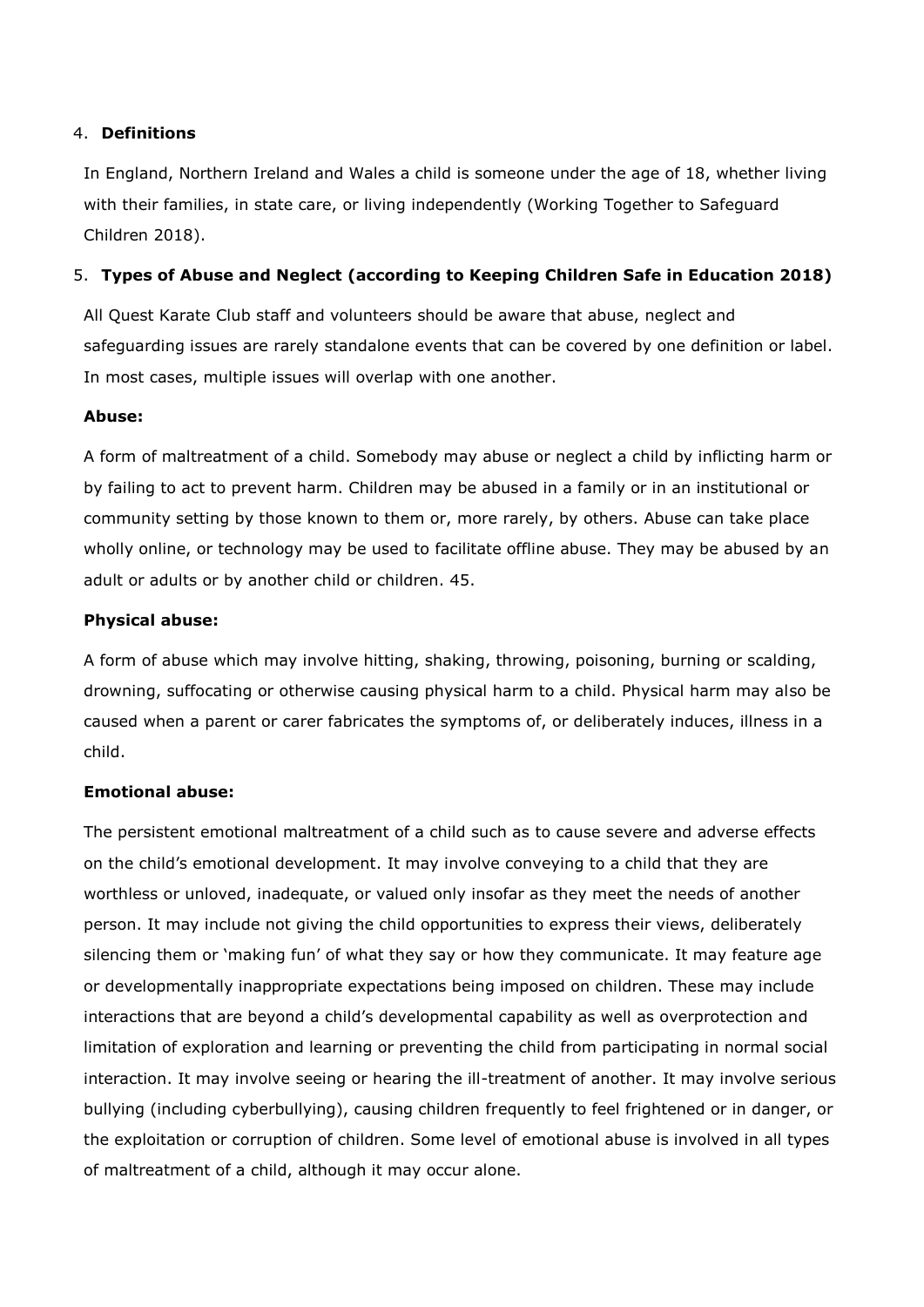#### **Sexual abuse:**

Involves forcing or enticing a child or young person to take part in sexual activities, not necessarily involving a high level of violence, whether or not the child is aware of what is happening. The activities may involve physical contact, including assault by penetration (for example rape or oral sex) or non-penetrative acts such as masturbation, kissing, rubbing and touching outside of clothing. They may also include non-contact activities, such as involving children in looking at, or in the production of, sexual images, watching sexual activities, encouraging children to behave in sexually inappropriate ways, or grooming a child in preparation for abuse. Sexual abuse can take place online, and technology can be used to facilitate offline abuse. Sexual abuse is not solely perpetrated by adult males. Women can also commit acts of sexual abuse, as can other children. The sexual abuse of children by other children is a specific safeguarding issue.

#### **Related issues**

In addition to the above categories, there are other forms of harm or abuse that should involve the police and other organisations working together to protect children. These include:

- Bullying
- Child Sexual Exploitation
- Hate crimes
- Abuse in domestic settings
- Honour based violence
- Forced marriage
- Human trafficking
- Exploitation by radicalisers who promote violence
- Membership of gangs inclined to use violence.

Many of these areas are addressed in local multi-agency child or vulnerable adult safeguarding procedures. You may feel that these situations are so unlikely to arise that you would never be required to respond. However, it is as well to be aware of these other related areas, just in case your suspicions are raised.

#### **Poor practice**

Sometimes, your concerns may relate to poor practice, where an adult or another young person's behaviour is inappropriate and may be causing distress to a child or young person. In the application of this policy, poor practice includes any behaviour which contravenes the principles of this document or the relevant Club/School/Academy/NGB Code of Conduct or brings Martial Arts into disrepute, or which infringes an individual's rights. Where poor practice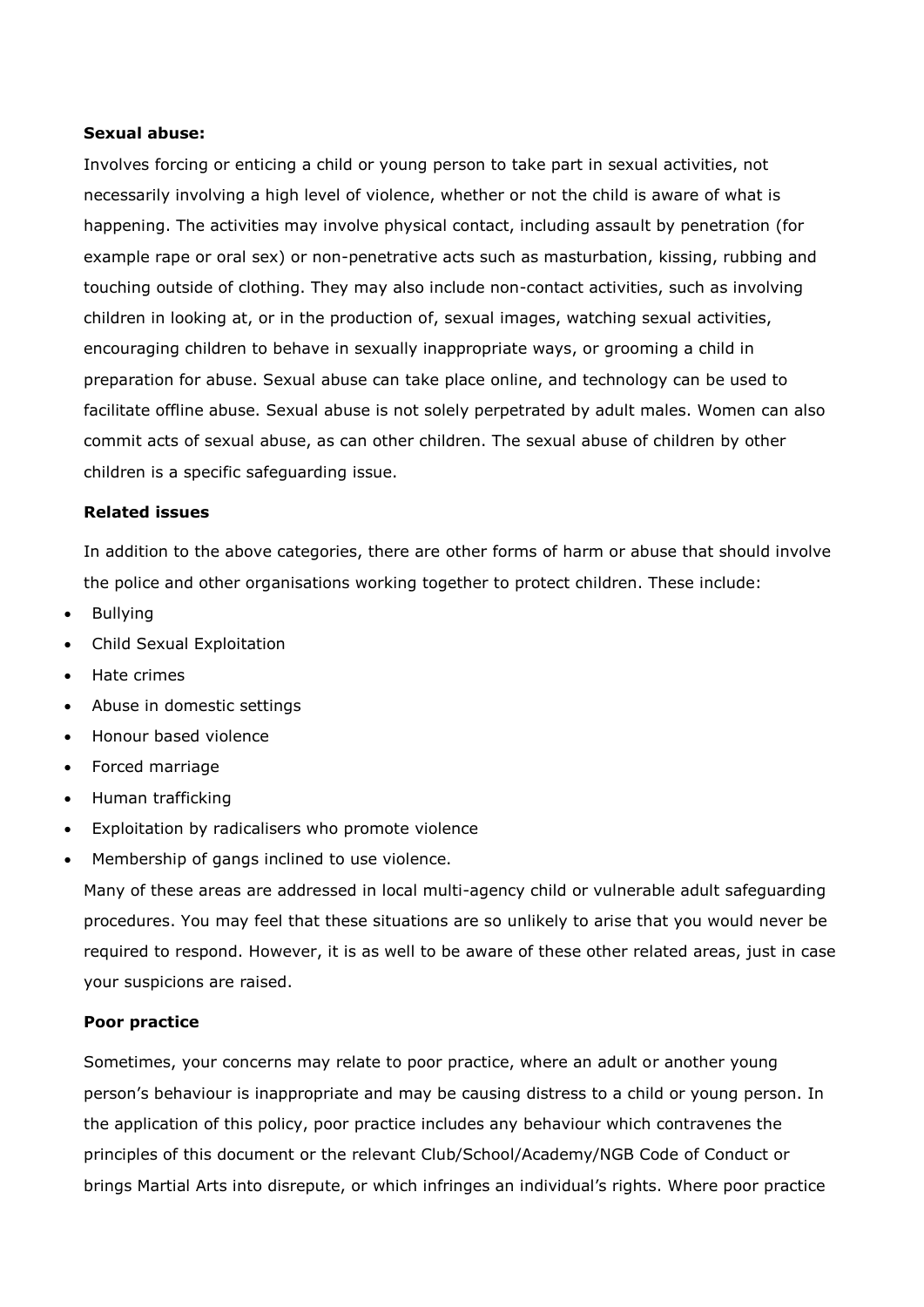is serious or repeated this could also constitute abuse and should be reported immediately. Examples of poor practice towards students, which should never to be sanctioned include:

- use of excessive, physical or humiliating punishments;
- failure to act when you witness possible abuse or bullying;
- being unaware of, or breaching, any relevant policy such as the Code of Ethics and Conduct;
- spending excessive amounts of time alone with young people away from others;
- inviting or allowing young people into your home where they will be alone with you;
- engaging in rough, physical or sexually provocative activity;
- allowing young people to use inappropriate language unchallenged;
- making sexually suggestive comments even in fun;
- reducing a person to tears as a form of control;
- allowing allegations made by a young person to go unchallenged, unrecorded or not acted upon;
- doing things of a personal nature for young people that they can do for themselves; sharing a bedroom with a young person you are not related to, even with parental permission. Some participants may require assistance with personal care due to being very young or disabled. If a young person needs this level of support, it should be made clear to their parent/s that this can only be carried out by a designated carer and not by the instructor. Even if the instructor is trained in carrying out personal care tasks, this compromises their role as trainer and places them and the child in a vulnerable position. These support arrangements should clearly be in place and agreed to by all parties prior to the activities commencing.

### 6. **Signs and Indicators of Abuse and Neglect**

Indicators that a young person may be being abused may include the following:

- unexplained or suspicious injuries such as bruising, cuts or burns, particularly if situated on a part of the body not normally prone to such injuries;
- an injury for which the explanation seems inconsistent;
- the young person describes what appears to be an abusive act involving him/her;
- someone else (a young person or adult) expresses concern about the welfare of another;
- unexplained changes in behaviour (e.g. becoming very quiet, withdrawn or displaying sudden outbursts of temper);
- inappropriate sexual awareness;
- engaging in sexually explicit behaviour;
- sudden or unusual distrust of adults, particularly those with whom a close relationship would normally be expected;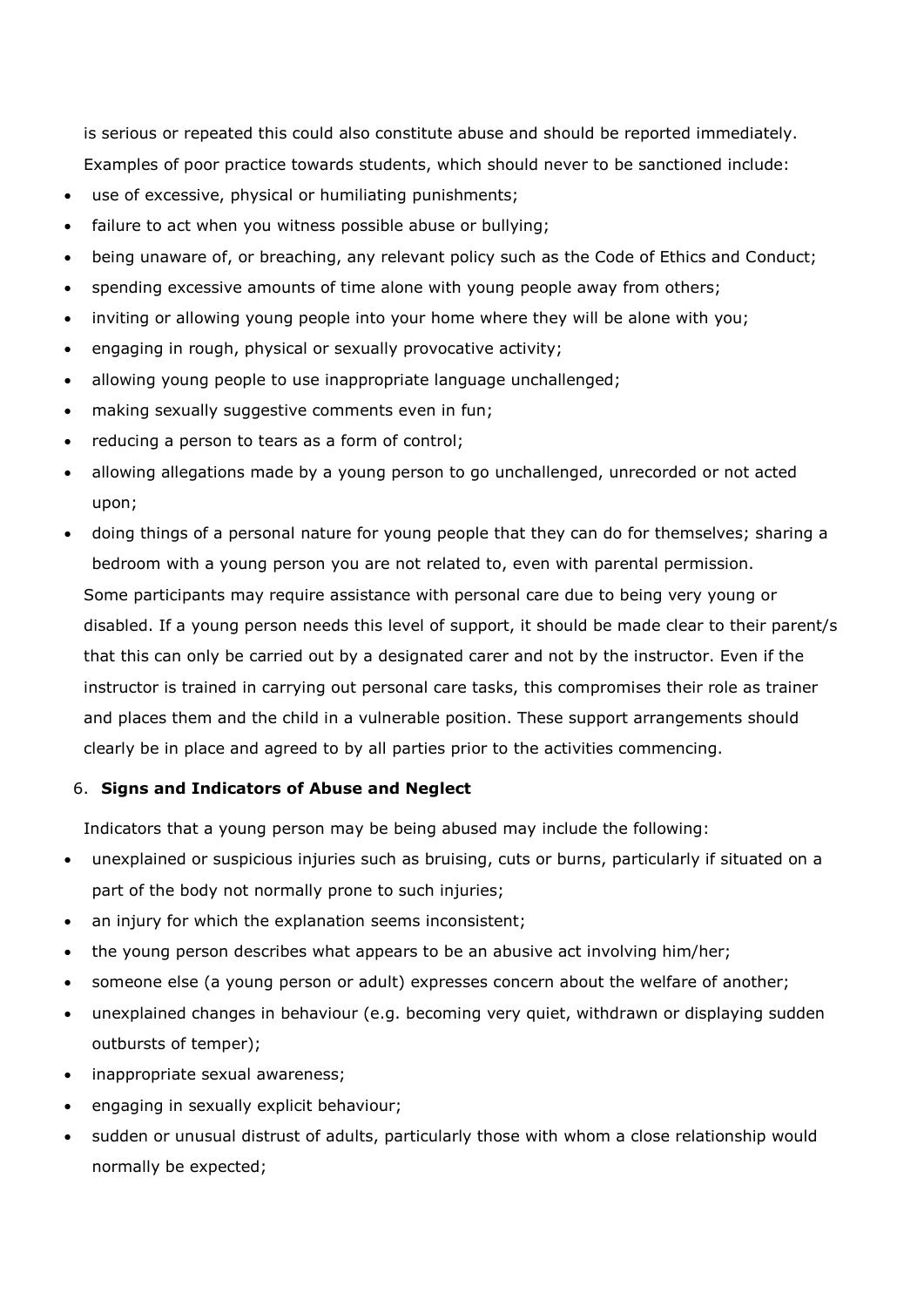- having difficulty in making friends;
- being prevented from socialising with other young people;
- displaying variations in eating patterns including overeating or loss of appetite;
- or a sudden weight change;
- becoming increasingly dirty or unkempt.

It should be recognised that this list is not exhaustive and the presence of one or more of the indicators is not proof that abuse is actually taking place. A good working relationship with parent/guardians will help to identify any other concerns that a young person may be experiencing. For example, a family bereavement which could cause some of the changes listed above.

### **Remember it is not the responsibility of clubs associated with British Sport Karate Federation to decide if child abuse is occurring, but it is their responsibility to act on any concerns by reporting them.**

### 7. **What to do if you have a concern or someone raises concerns with you.**

Quest Karate Club recognises '*everyone who works with children has a responsibility for keeping them safe. No single practitioner can have a full picture of a child's needs and circumstances and, if children and families are to receive the right help at the right time, everyone who comes into contact with them has a role to play in identifying concerns, sharing information and taking prompt action'* (page 11 para 16 Working Together to Safeguard Children 2018). Whilst accepting this duty it is recognised Quest Karate Club is not responsible for deciding if abuse has occurred. It does however have a duty to respond and report concerns. Quest karate Club will have an appropriately trained Designated Safeguarding Lead and Deputy.

**All safeguarding concerns and poor practice occurrences**, except if the issue concerns those individuals**, must** be reported to the DSL / Deputy. This includes issues raised concerning the activities of instructors or volunteers or, where there are concerns outside of Quest Karate Club (for example at home, school or in the wider community). Where there is an allegation against an instructor or volunteer who works with children at Quest Karate Club the DSL/Deputy must report the matter to the Local Authority Designated Officer. Instructors and volunteers must also report the following to the DSL / Deputy and make a written record of what they have done, seen or heard:

- They have accidentally hurt a child;
- a child seems distressed in any manner;
- a child appears to be sexually aroused by their actions;
- a child misunderstands or misinterprets something they have said or done.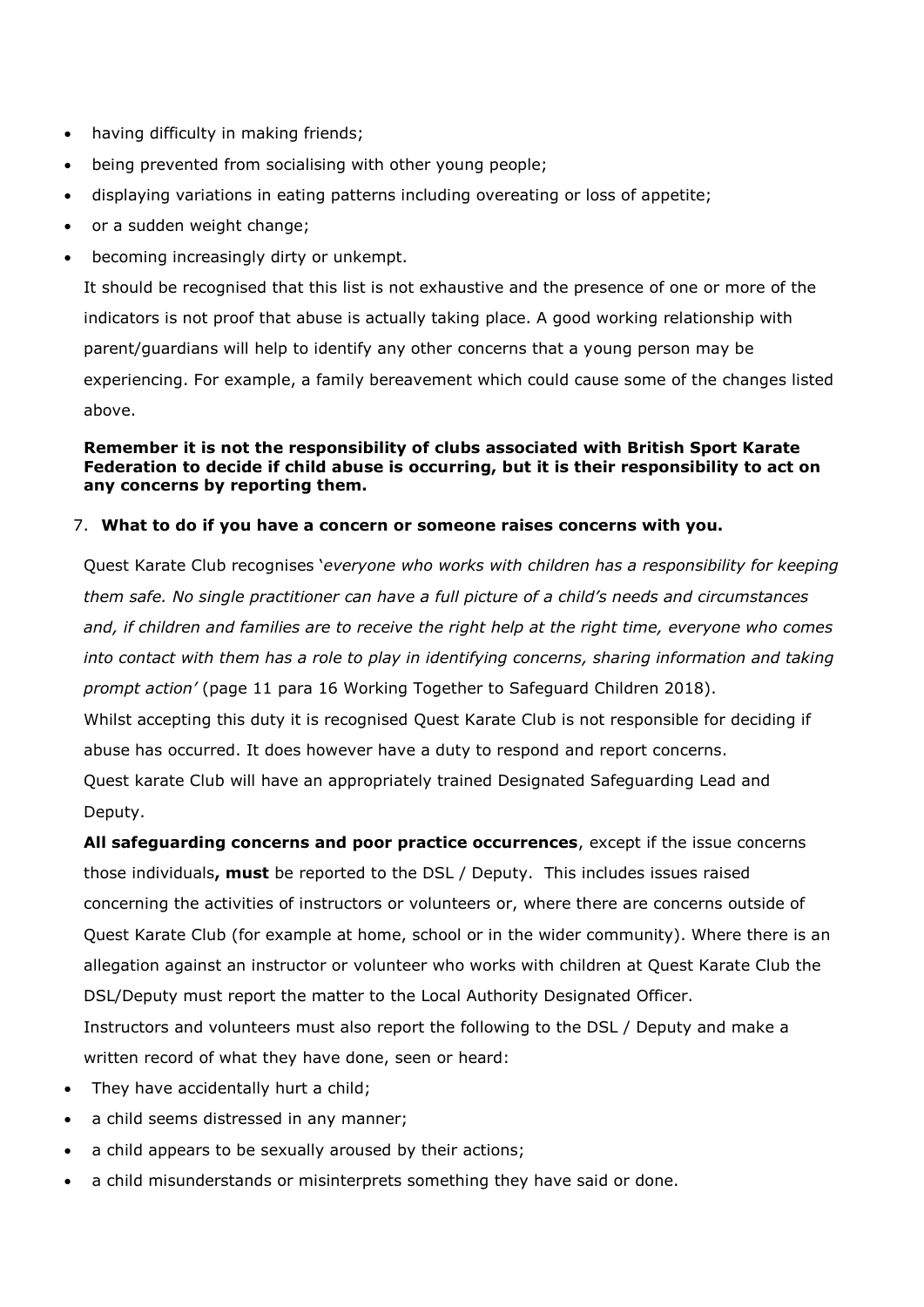**If you think a child is in immediate danger or requires medical attention**, you should call the emergency services on 999. You can also ring the **NSPCC helpline on 0808 800 5000** to report immediate risks. This is an immediate responsibility and will take priority over informing the Designated Safeguard Lead or Deputy.

#### 8. **How to respond to a concern**

It is always difficult to hear about or witness harm or abuse experienced by a child or young person. The following points will be helpful for both you and the child should they choose to disclose abuse to you:

- Stay calm.
- Listen carefully to what is said and try not to interrupt.
- Find an appropriate point early on to explain that it is likely that the information will need to be shared with others – do not promise to keep secrets.
- Allow them to continue at their own pace.
- Ask questions for clarification only and avoid asking questions that suggest an answer (leading questions).
- Reassure them that they are not to blame and have done the right thing in telling you. If the concern is serious explain that you will need to get support from other trained people to help keep the child safe. This must be shared even if the child doesn't want you to tell anyone else.
- Tell them what you will do next and with whom the information will be shared. If they are adamant that they do not wish the information to be shared, explain that you will have to tell your Designated Safeguarding Lead and that it will be discussed further with them.
- Be aware of the possibility of forensic evidence if the disclosure relates to a recent incident of physical harm or injury and try to protect any supporting materials e.g. bedding or clothing.
- Contact your Designated Safeguarding Lead.
- Where you are unable to contact your Designated Person, advice can be sought from statutory agencies or the NSPCC Helpline.
- All serious concerns must be referred to statutory agencies.
- Where the concern or allegation is about a member of staff or a volunteer, this must like all other concerns be reported to the Designated Safeguarding Lead (DSL) or Deputy. The DSL if they consider the concern to be serious, for example potentially child abuse or a crime they must report the incident to the Local Authority Designated Officer or the Police. When a safeguarding concern or poor practice has been identified concerning a specific child the parents/guardians/carers of that child should be notified. Where the DSL/Deputy has reported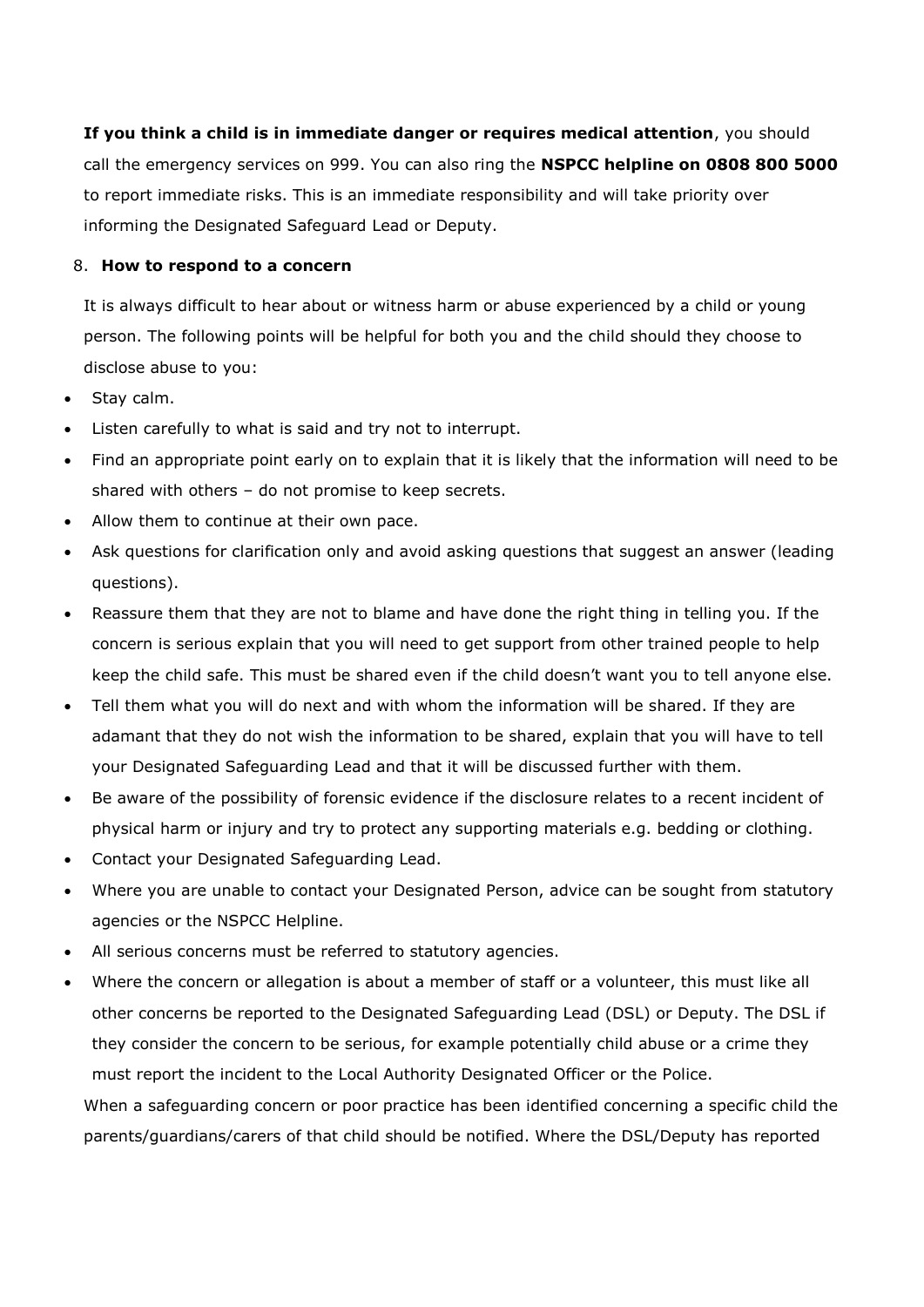the incident to the statutory authorities, advice should be sought from them regarding this duty before notifying the parents/guardians/carers.

### **Safeguarding Children Flowchart**

1. About the behaviour of the organisation's staff member or volunteer (e.g. allegation about a coach or officer's behaviour towards a child)

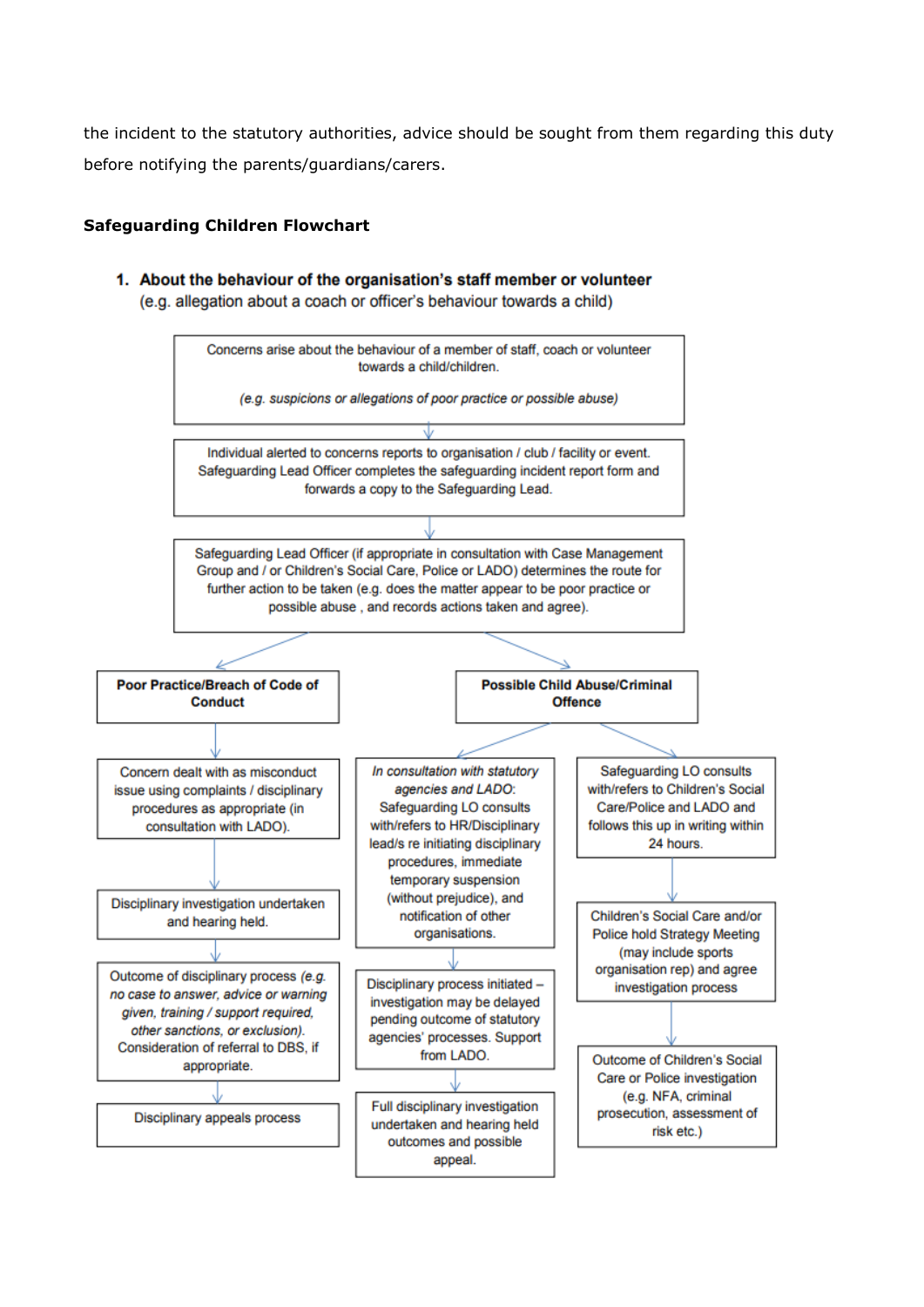#### 9. **Recording**

Should a child make a disclosure a record in writing must be made as soon as possible, using their words as closely as possible and where relevant, using the associations report form. Note the date, time, any names mentioned, names and addresses to whom the information was given and who else is aware of the allegation. Note or describe clearly any visible injury. Take care to distinguish between fact, observation, allegation and opinion. It is important that the information you have is accurate.

Recording of any incident, including possible abuse or poor practice incidents, should also follow this procedure. In all situations, including those in which the cause of concern arises either from a disclosure of abuse or from suspicion of abuse, it is vitally important to record the details, regardless of whether they are shared with a statutory agency, as soon as possible using the Incident Referral Form

The record should be clear and factual as it may be needed by child or adult protection agencies and may, in the future, be used as evidence in court. Records should be kept securely and shared only with those who need to know about the incident.

Throughout the process of any safeguarding cases, accurate records should be made and maintained.

#### **Codes of Conduct and Ethics**

The codes of conduct and ethics for all those involved at [insert name of school/club] can be found as a separate guidance sheet. It is essential these are followed in so the highest possible standards of behaviour and conduct in Martial Arts activities are maintained. The principles must be adhered to at all times so that Martial Arts can be enjoyed by all. All those involved at [insert name of school/club] will show their understanding and commitment to the codes of conduct and ethics by signing a copy of the relevant guidance sheet.

#### **Safer Recruiting**

At Quest Karate Club, we take all reasonable steps to ensure unsuitable people are prevented from working with children. Whilst there may be some reservations that volunteers could be put off by having to go through a recruitment process, it is important to ensure reasonable steps have been taken to identify unsuitable individuals. A guidance sheet can be found which outlines safer recruiting in further detail.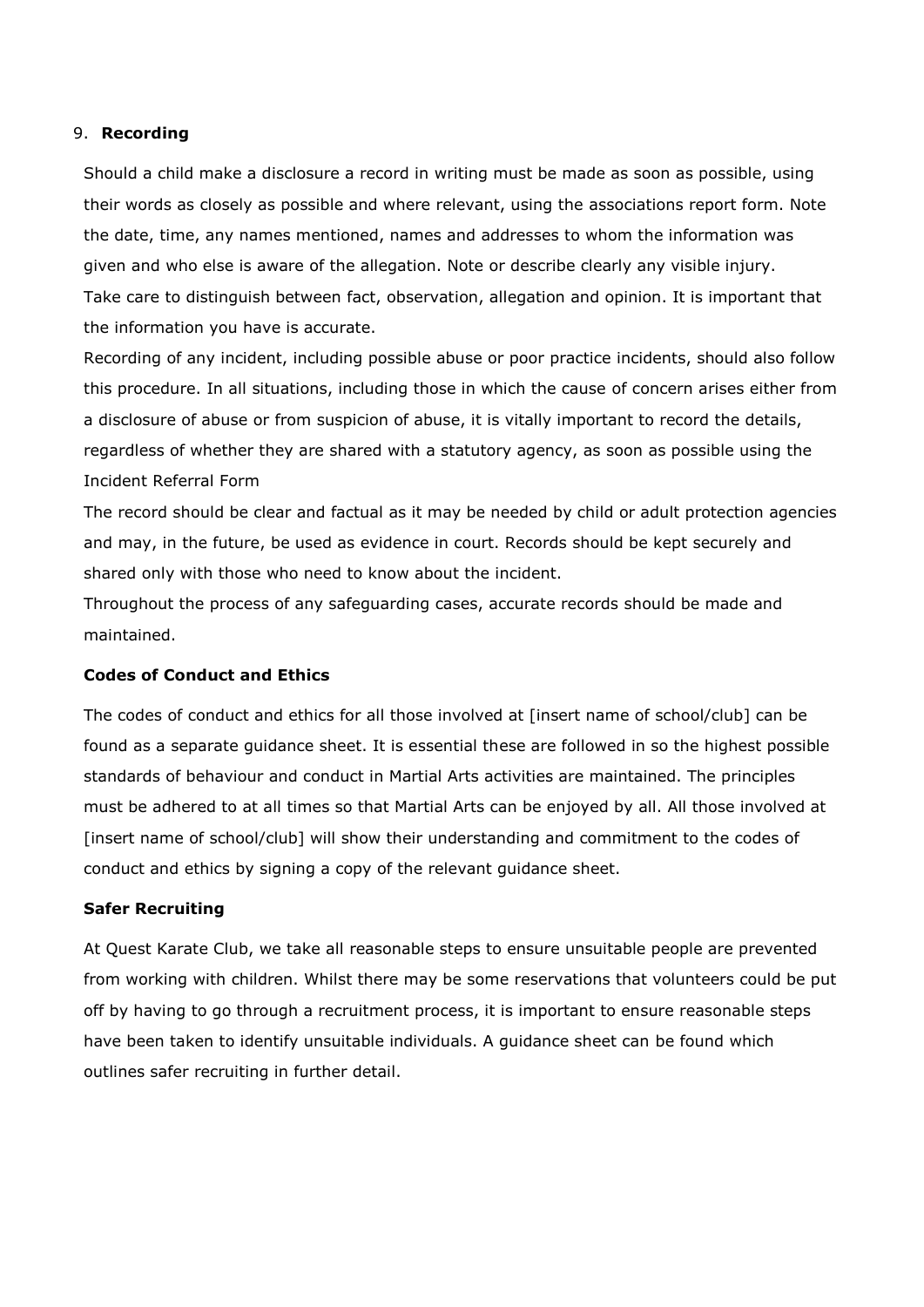### **Supervision, support and training**

Once recruited, all staff and volunteers at Quest Karate Club will be well informed, trained, supervised and supported to ensure that they effectively safeguard children and know how to respond to any concerns.

Quest Karate Club will ensure that training and resources are available to encourage the development of staff and volunteers. This will include:

- an induction to the work and the clubs
- a trial period in which to develop skills whilst supervised
- ongoing support and monitoring

There are currently no formal qualifications specifically for safeguarding and protecting children in sport. However, training developed by sports and other organisations is available to strengthen the skills and knowledge of the sporting children's workforce to safeguard children and young people. Training plays an important role in equipping staff and volunteers to do their job safely and effectively. Different safeguarding training is available depending on the person's role.

# **Whistleblowing**

It's important that people within the Quest Karate Club have the confidence to come forward to speak or act if they're unhappy with anything.

Whistleblowing occurs when a person raises a concern about dangerous or illegal activity, or any wrongdoing within their sports organisation. The NSPCC has a [whistleblowing advice line](https://www.nspcc.org.uk/what-you-can-do/report-abuse/dedicated-helplines/whistleblowing-advice-line/) to support professionals who have concerns about how child protection issues are being handled in their own or another organisation.

### **Complaints**

In order to ensure we develop an open culture where children and staff feel able to express any concerns, we have a procedure for dealing with complaints from a child, worker, volunteer, parent or carer.

This should be linked to the organisation's complaints procedures, ensuring the provision of support and advocacy for the people involved.

### **Links to other organisational procedures**

It's useful to cross-reference other relevant organisational policies, including your:

- equity policy
- complaints and grievance procedures
- disciplinary procedures